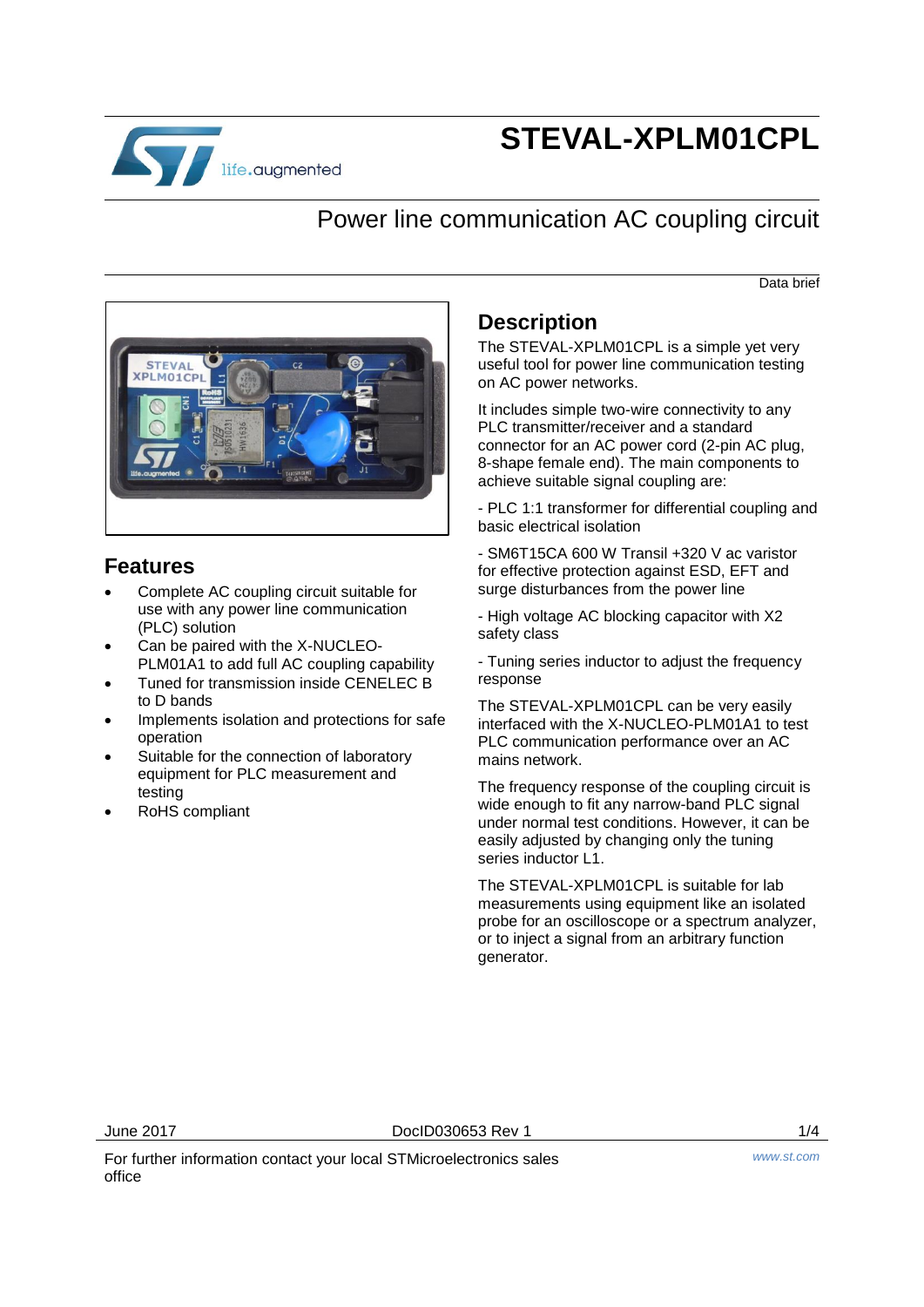### **1 Schematic diagram**





#### **IMPORTANT – Safety recommendations**

The STEVAL-XPLM01CPL must be used by expert technicians only. Due to the high voltage (85 - 265 Vac) present on the non-isolated parts, special care must be taken in order to avoid electric risks for people safety.

There are no protections against high voltage accidental human contact.

After disconnection of the board from the mains, no live part can be touched immediately because of the energized capacitor.

Do not connect any instrument probe to high voltage parts if the board is not isolated from the mains supply, in order to avoid damaging any equipment.

ST assumes no responsibility for the consequences of any improper use of this development tool.

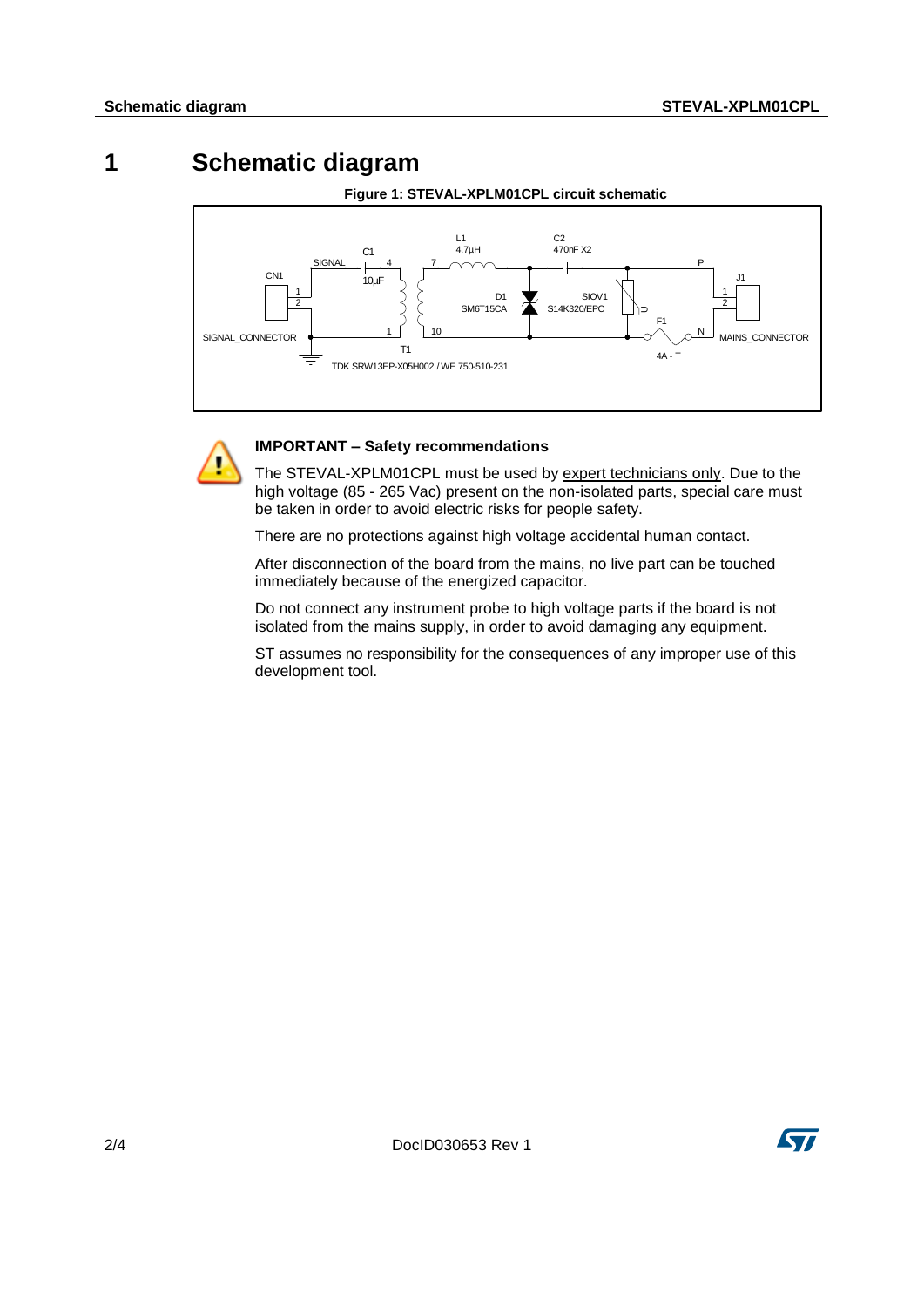# **2 Revision history**

| Table 1: Document revision history |
|------------------------------------|
|------------------------------------|

| <b>Date</b> | <b>Version</b> | <b>Changes</b>   |
|-------------|----------------|------------------|
| 06-Jun-2017 |                | Initial release. |